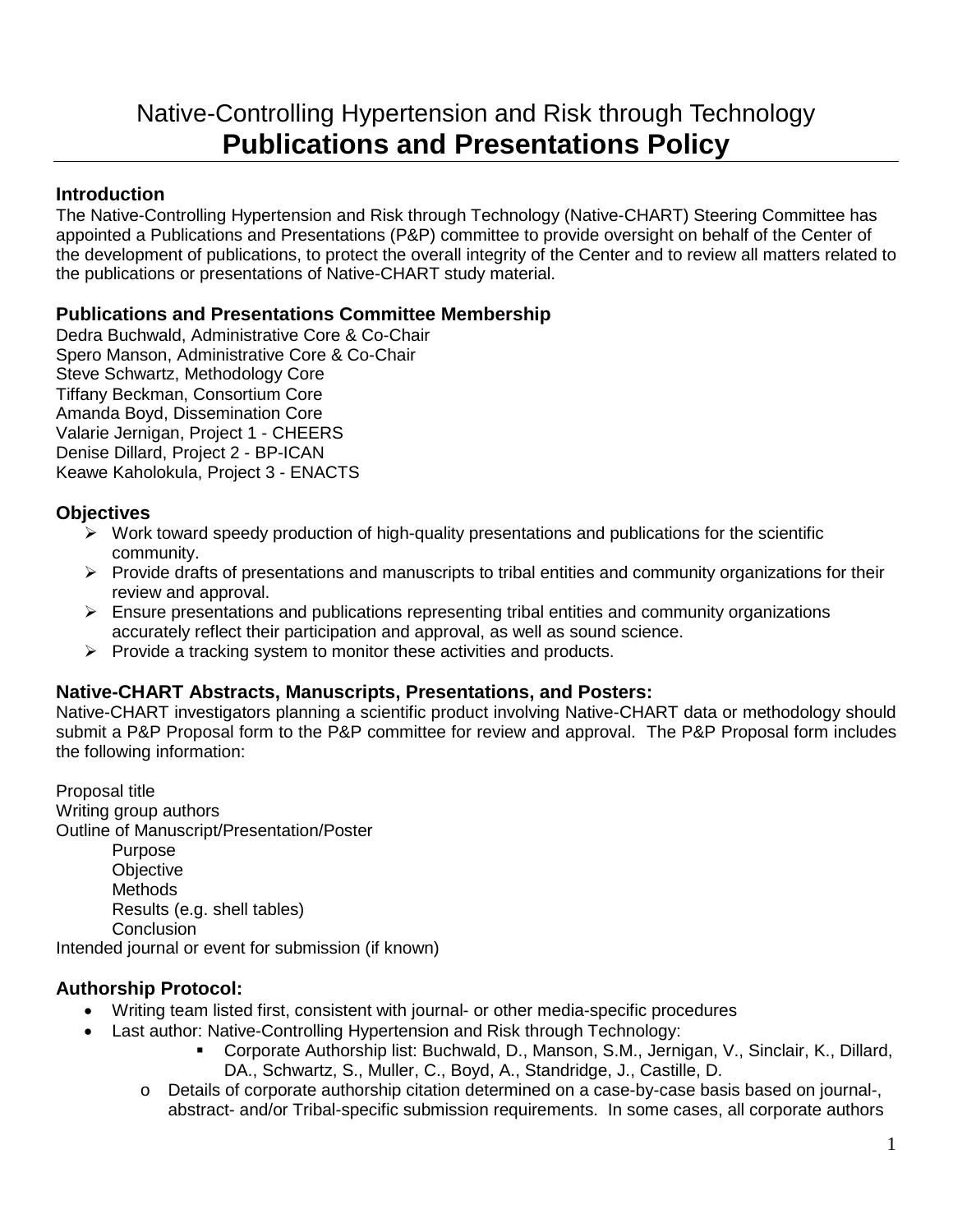may be listed by name as authors. In other cases, they will be cited in the "Contributors" section as constrained by journal or other policies.

The Committee will review submissions of abstracts and manuscripts if they are submitted 10 days prior to their next meeting date. The Committee typically meets once a month and dates will be posted online. Urgent requests can be reviewed via email. Manuscripts will be reviewed for fidelity to the overall aims of Native-CHART and matters of science and measurement, with the following dispositions:

- 1. **approve as is**, indicating that the manuscript may be submitted for publication;
- 2. **minor changes,** indicating that some revisions are needed before submission; or
- 3. **major changes**, indicating that the manuscript is not faithful to the aims of Native-CHART.

In the event a manuscript proposal does not receive full approval (i.e., approved with recommendations, deferred, or disapproved), the Native-CHART P&P will supply the proposed author with an explanation and recommendations for re-submission, when applicable. In cases where a proposal potentially overlaps with previously approved topics, the authors will be encouraged to collaborate with the existing project or make substantial changes in focus.

Once an abstract/manuscript has been approved by the Committee, the lead author is responsible for obtaining tribal or community organization approval, if needed, and for informing the Committee of the status of these approvals.

**NOTE:** All written Native-CHART communications must contain Native-CHART background information, logo if possible, a statement acknowledging Tribal partners and the following sentence:

*"Research reported in this publication was supported by the National Institute on Minority Health and Health Disparities of the National Institutes of Health under Award Number U54MD011240. The content is solely the responsibility of the authors and does not necessarily represent the official views of the National Institutes of Health."*

**NOTE: No abstract involving Native-CHART data shall be submitted** *anywhere* **for consideration prior to the review and approval by the Native-CHART P&P committee. Any abstract submitted without these approvals may be asked to be withdrawn.** 

#### **Tribe and Community Partner Review**

Prior to submission or dissemination of results based on any Native-CHART-related data, the relevant IHS Service Unit or Institutional Review Board, Tribe(s), and/or the community partner's approvals must first be obtained. The primary author or writing group Chair is responsible for obtaining appropriate approvals prior to submission of the abstract, presentation or manuscript. Written evidence of such approval must be forwarded to the P&P Native-CHART prior to presentation, submission or dissemination.

All abstracts, manuscripts, presentations, and posters must acknowledge the Tribe(s) and/or the community partner's approvals of the study. Publicly disseminated Native-CHART products should strive to convey positive findings as well as areas of health concerns. Many previous studies have reported only unhealthy behaviors or negative findings, which can lead to misperceptions about American Indian and Alaska Native health.

For manuscript publications, the primary author must send at least one reprint of the published article to the P&P committee, the Tribes (and IHS Service Units or IRBs, if applicable), and the community partners in their collaborative. The primary author should also send reprints of the published article to all co-authors and see

*This draft policy was put together using documents publicly available from several studies, including MESA, EARTH, Health ABC, CARDIA and CINCO. We would like to acknowledge the investigators of these studies for their efforts in compiling these policies.*